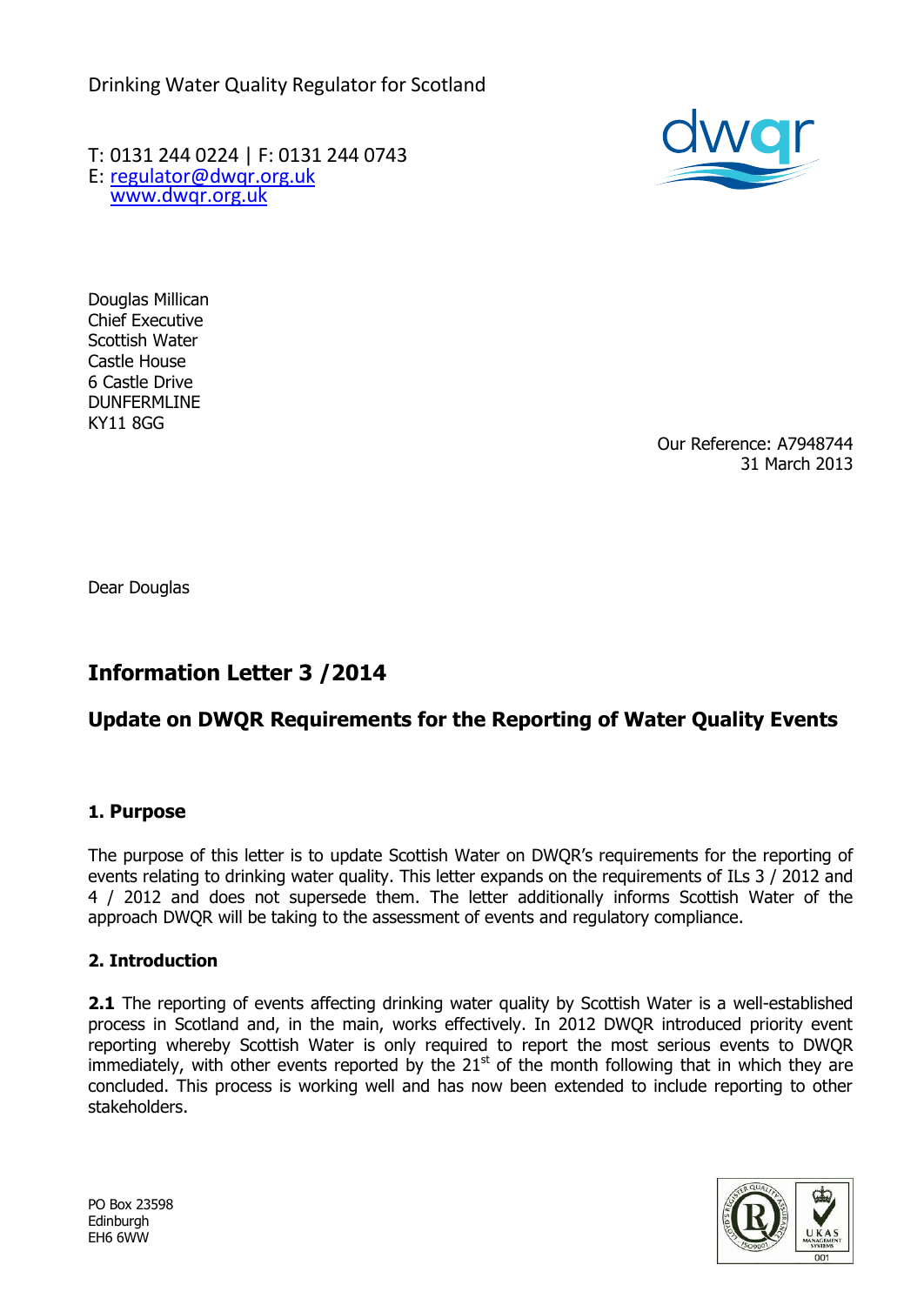## **3. Triggers for Event Notification**

**3.1** The triggers for notification are clearly set out in Information Letter 3/2012, and these have not changed. The opportunity is taken here to remind Scottish Water of a number of scenarios where reporting is required yet it is felt Scottish Water's current approach to event reporting has not consistently met these requirements:

## **3.1.1** Significant Numbers of Complaints about Water Quality

This requirement is in Section 5e.iv of IL 3/2012. DWQR requires to be notified of any situations where large numbers of consumer contacts are being received about a water quality issue. The decision as to trigger numbers of consumer contacts rests with Scottish Water, but DWQR should be notified in writing of these trigger values by 21 April 2014.

## **3.1.2** All Failures of Regulatory Samples

This requirement is in Section 6a of IL 3/2012. In order to fulfil its regulatory role and meet the requirements of the Drinking Water Directive, DWQR must assess individual failures of the regulatory standard. Consequently it is vital that Scottish Water reports every regulatory sample failure to DWQR via the agreed process. A separate event notification should be generated for every failure of a regulatory standard.

## **3.1.3** All detections of Cryptosporidium in final waters

Section 5d requires significant numbers of *Cryptosporidium* oocysts detected in a supply where this was unusual to be reported as a Priority Event. Section 7 requires all other detections to be reported as a Non-Priority Event. Consequently all detections of Cryptosporidium in final waters, together with investigatory information, should ultimately be sent to DWQR via the event reporting process.

**3.3** Scottish Water's reporting to other stakeholders such as local Authorities and Health Boards should mirror the requirements of this information letter and IL 3/2012, but in any case it is expected that any event notification to these stakeholders will also be reported to DWQR.

**3.4** Scottish Water has been reporting some events that DWQR neither requires to be reported nor considers relevant in assessing compliance or risk to public health. These include raw water Cryptosporidium detections and presumptive microbiological results. Whilst Scottish Water might need an operational response to these occurrences, these scenarios should not be included in the event reporting process unless there is reason to believe one of the notification criteria in IL 3/2012 has been met.

## **4. Content of Notifications**

**4.1** Whilst acknowledging improvements already made, there are areas where the content of the information provided by Scottish Water in response to an event could improve further. As a general rule, the information presented in an event notification should set out to present the history of the event in a logical fashion. For Regulatory sample failures, this information will be used during our compliance assessment to inform our decision regarding triviality of the exceedence. Obvious questions arising from the notification should be anticipated, with information to satisfy these included within the notification as far as possible. DWQR acknowledges that events vary in severity and significance and expects the level of detail and effort with an event notification to be scaled accordingly.



PO Box 23598 Edinburgh EH6 6WW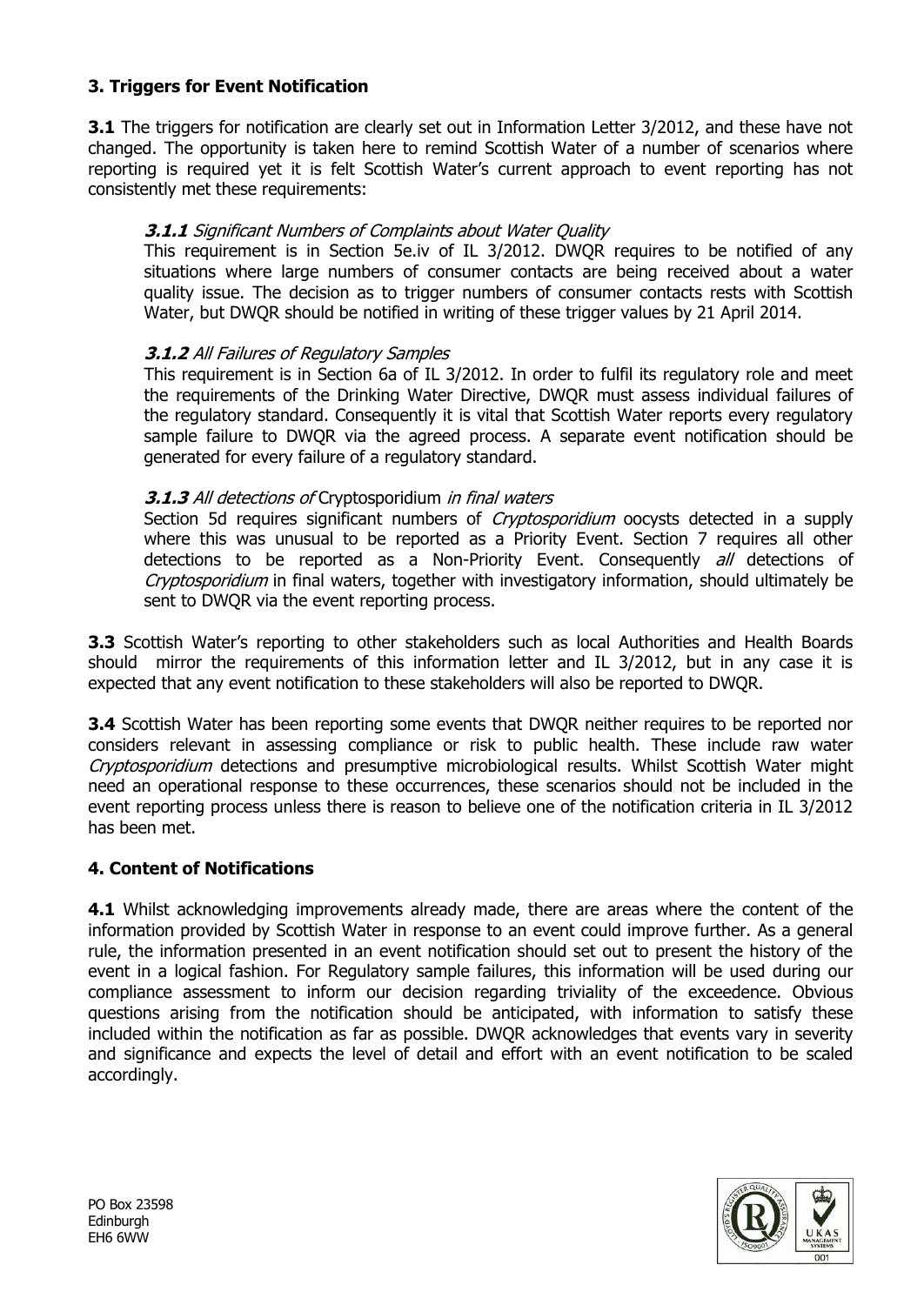**4.2** This information letter aims to provide additional guidance on the particular areas of event reporting DWQR considers to be requiring attention:

#### **4.2.1** Timeliness of reporting

It is expected that the majority of non-priority events will be resolved to enable them to be reported in the data return due on the  $21<sup>st</sup>$  of the following month. In the minority of cases where resolution is not possible within this timescale, it is acceptable for Scottish Water to report the event with the scheduled future actions that are to be taken to resolve it. It should be understood that should resolution not be achieved, and water quality continue to be adversely affected, the event must be reported to DWQR again with a full explanation.

#### **4.2.2** Population Information

An assessment of the number of people affected by the event is required for all events. In some cases, for example where an event occurs at a treatment works, this could be a whole water supply zone. For others, the event may be known to affect a DMA, a street or only one property. It is acknowledged that the assessment of population affected may be an estimate and may need to be updated as more information about an event becomes known and is reported via an event update.

#### **4.2.3** Root Cause

Scottish Water should try to identify the root cause of any event, plus any additional exacerbating factors. Such an assessment should clearly identify the element of any asset or procedure which was deficient or missing in order to enable the event to occur. It should be noted that factors such as heavy rainfall in the catchment are not acceptable as root causes. In such cases the root cause lies in the inability of the treatment process to respond to the challenges, whether this is due to the lack of an appropriately robust treatment process or an inadequate operational response. Following reporting of the event, DWQR will make its own assessment of root cause, based on the available information.

In the case of a *Cryptosporidium* detection at a treatment works having a process which should present an effective barrier, the detection should not be treated as routine and all aspects of the circumstances surrounding the detection should be investigated, making reference to industry best practice as set out in the reports by the Groups of Experts under Badenoch and Bouchier. In such cases, the scope of the investigation carried out should be summarised in the event notification, together with any pertinent findings.

#### **4.2.4** Actions to be Taken

Where appropriate, any actions to be taken by Scottish Water in order to recover from an event or prevent a recurrence should be clearly set out in the event notification. For more significant events it is expected that such actions will be present.

#### **4.2.5** Event Outcome

There should be a clear statement in the notification of the root cause findings for every event that it is the Final Outcome Notice.